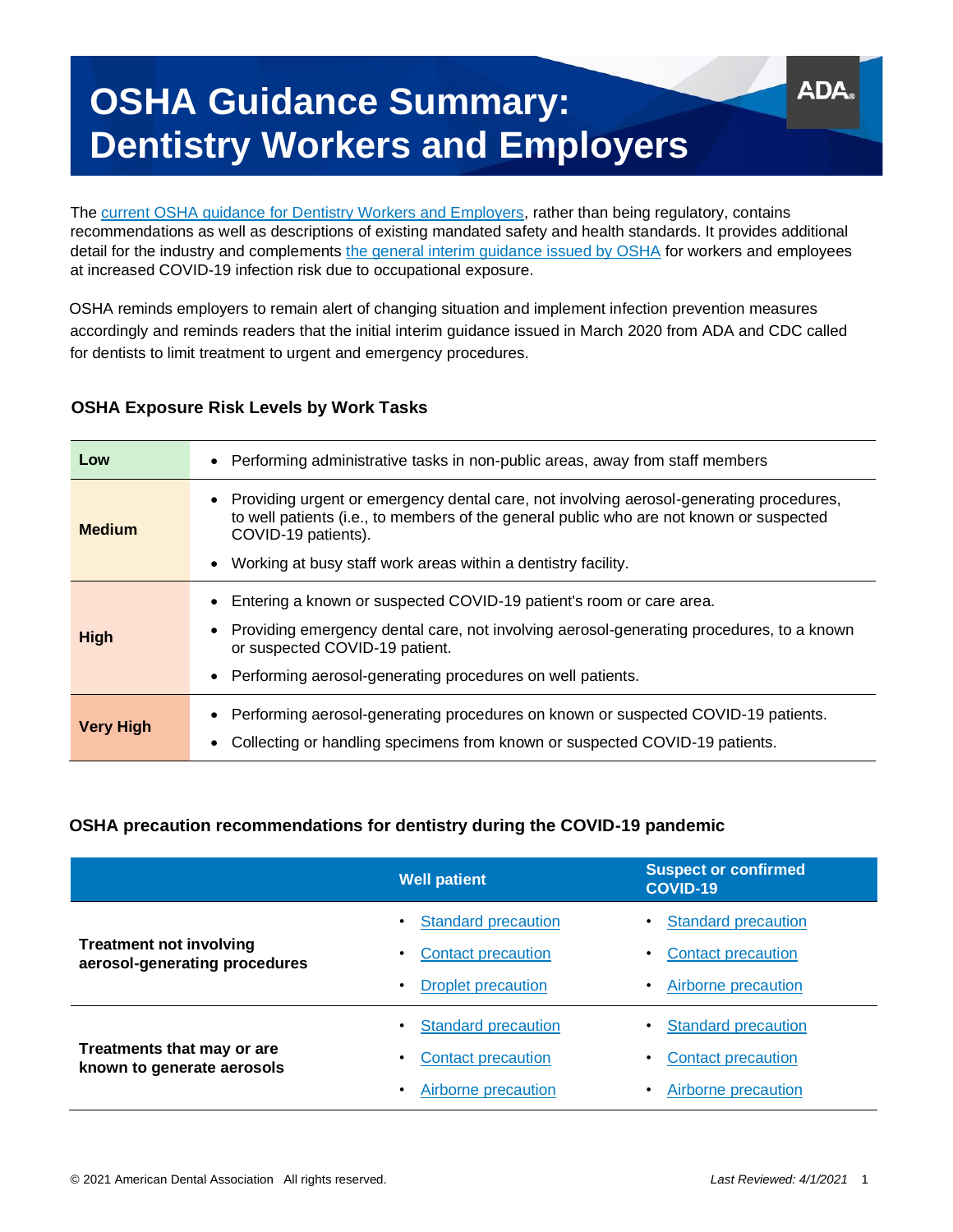# **OSHA Guidance Summary: Dentistry Workers and Employers**

**OSHA PPE recommendations when providing dental treatment to well patients during the COVID-19 pandemic** 

| <b>Treatment not involving</b>             | <b>Treatments that may or are known</b>     |
|--------------------------------------------|---------------------------------------------|
| aerosol-generating procedures              | to generate aerosols                        |
| Work clothing, such as scrubs, lab coats,  | Gloves                                      |
| $\bullet$                                  | Gown                                        |
| and/or smocks, or a gown                   | Eye protection (e.g., goggles, face shield) |
| Gloves                                     | ٠                                           |
| Eye protection (e.g. goggles, face shield) | NIOSH-certified, disposable N95 filtering   |
| $\bullet$                                  | $\bullet$                                   |
| Face masks (e.g. surgical mask)            | facepiece respirator or better.             |

### **OSHA PPE recommendations when providing dental treatment to patients with suspected or confirmed COVID-19**

| <b>Treatment not involving</b>              | <b>Treatments that may or are known</b>     |
|---------------------------------------------|---------------------------------------------|
| aerosol-generating procedures               | to generate aerosols                        |
| Gloves<br>٠                                 | Gloves                                      |
| Gown<br>٠                                   | Gown                                        |
| Eye protection (e.g., goggles, face shield) | Eye protection (e.g., goggles, face shield) |
| ٠                                           | ٠                                           |
| NIOSH-certified, disposable N95 filtering   | NIOSH-certified, disposable N95 filtering   |
| $\bullet$                                   | $\bullet$                                   |
| facepiece respirator or better.             | facepiece respirator or better.             |

**ADA**